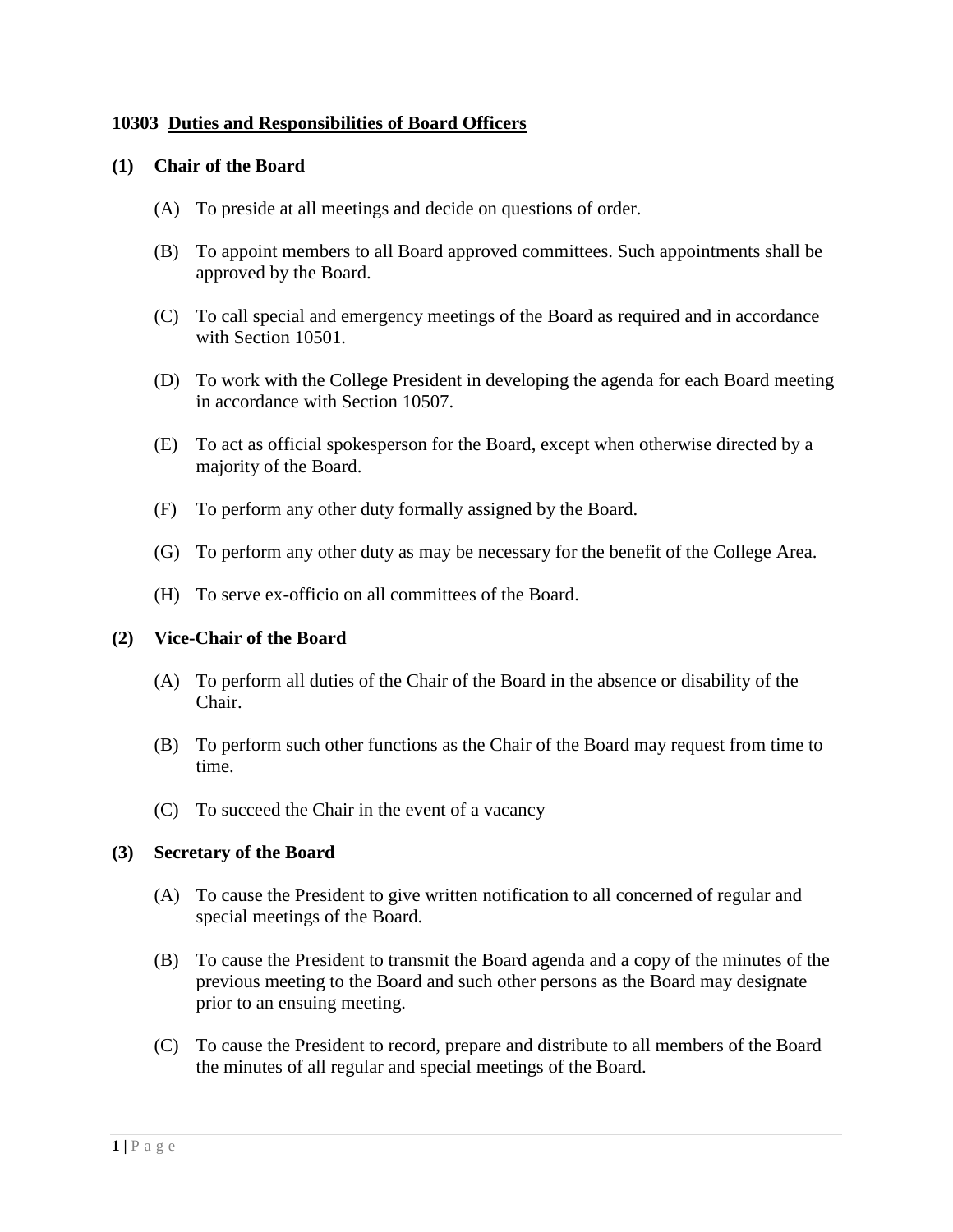- (D) To cause the President to prepare and maintain for the Board an indexed compilation of all its policies.
- (E) To cause the President to advise the Board of any communications which require consideration and action by the Board.
- (F) To perform such other duties as may be assigned by the Chair.

### **(4) Assistant Secretary of the Board**

(A) To perform all duties of the Secretary in the absence of the Secretary.

## **(5) Treasurer of the Board**

- (A) To cause the President to keep current, complete, accurate and legal records of all College money collected and expended.
- (B) To cause the President to disburse College funds only upon proper order and authorization from the Board.
- (C) To cause the President to notify the Board of all funds received, the source and nature of such funds, and to arrange for the deposit of such funds in legally constituted financial institution(s) after which all such funds shall be allocated to the appropriate accounts of the College.
- (D) To cause the President to invest the College's surplus funds, if any, in lawful investments.
- (E) To cause the President to publish a monthly and annual statement of revenue, expenditures and fund balances as of the end of each month and the fiscal year.
- (F) To cause the President to prepare such other reports and perform such other duties as the Board may from time to time direct.
- (G) To cause the President to prepare an annual examination and comprehensive audit of the books, accounts, records and affairs, including management letters, immediately following the fiscal year.

### **(6) Assistant Treasurer of the Board**

(A) To assist the Treasurer in the performance of the above-described duties of the Treasurer.

# **(7) Recording Secretary of the Board**